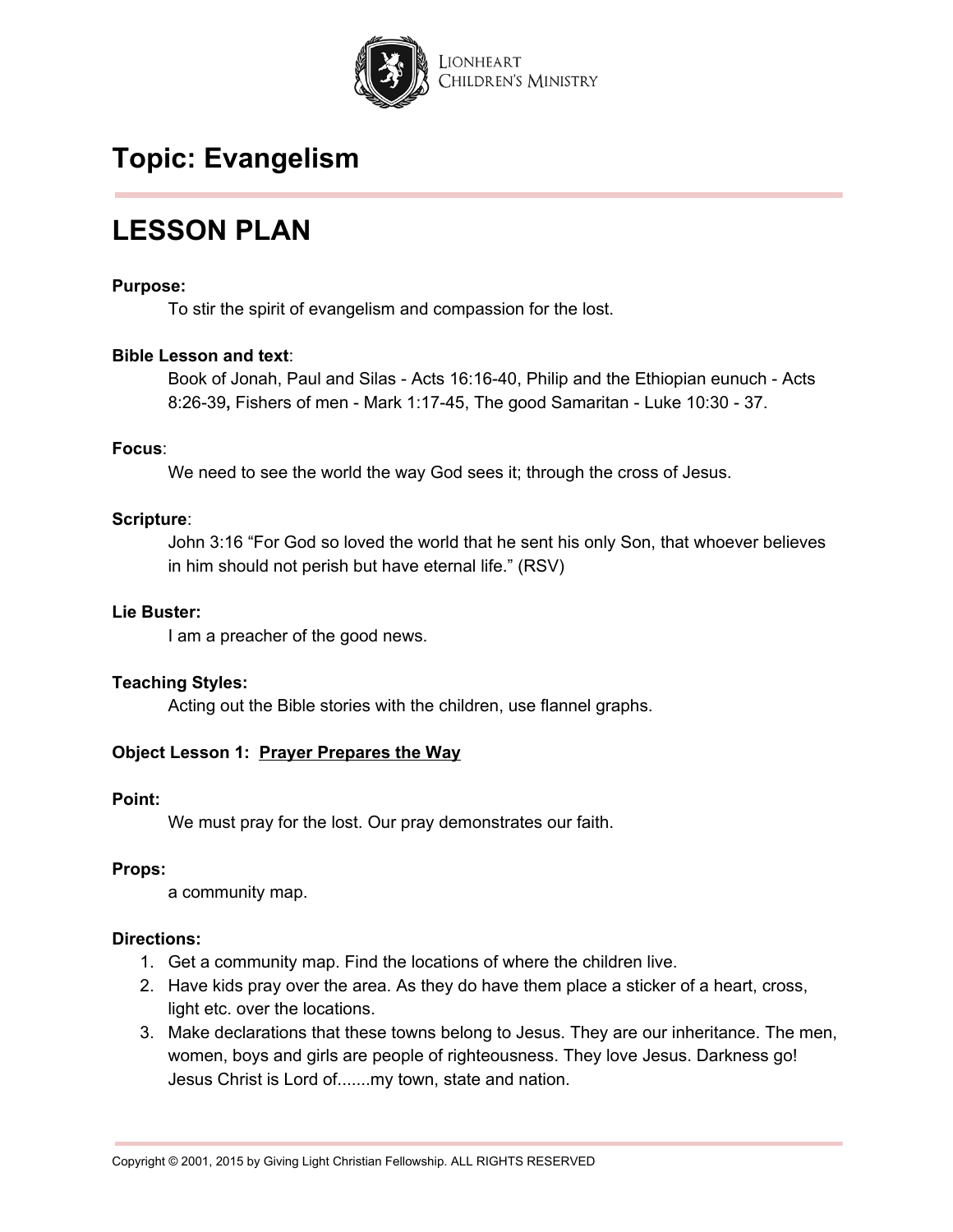

# **Object Lesson 2: Pulling the Lost from the Pit**

## **Point:**

Hell is a real place and no one wants to go there.

## **Props:**

Trash can; magazine pictures of people, of family and friends; or cut pictures of people from the local newspaper; picture of Jesus on the cross.

## **Directions:**

- 1. Have a trash can with names or pictures of people, friends inside it. As you pick it up act surprised that there is no trash inside but people.
- 2. Ask what we would normally do with trash in a can? What will happen to the trash once it gets dumped from this can? (Goes to the dump, to be burned etc.) Never see it again.
- 3. Wait!!! Should the people inside go to the dump, to be burned? Without Jesus as their Lord they will go to hell. Let's pray and go before them in the Spirit and tell them Jesus saves.
- 4. Bring out the picture of Jesus on the cross. Lay the pictures on Jesus and make declarations over them that the cross of Christ is their salvation. Jesus is the Lord and Savior of their lives.

## **Object Lesson 3: Where is the Place to Share Jesus?**

## **Point:**

Jesus is wherever we are. People can see Jesus in us as we live lives separated to Christ. There are many different ways to share the love of Jesus.

## **Props:**

Magazine pictures of different places and activities.

## **Directions:**

- 1. Show the pictures and talk about what happens in these scenes. Talk about each one. A child may pick one.
- 2. Ask if this is a good place to share Jesus? How do we know if that person is going to hell? Do they look bad? Are they pretty? It is not the outward, but who lives in their heart and who they live for.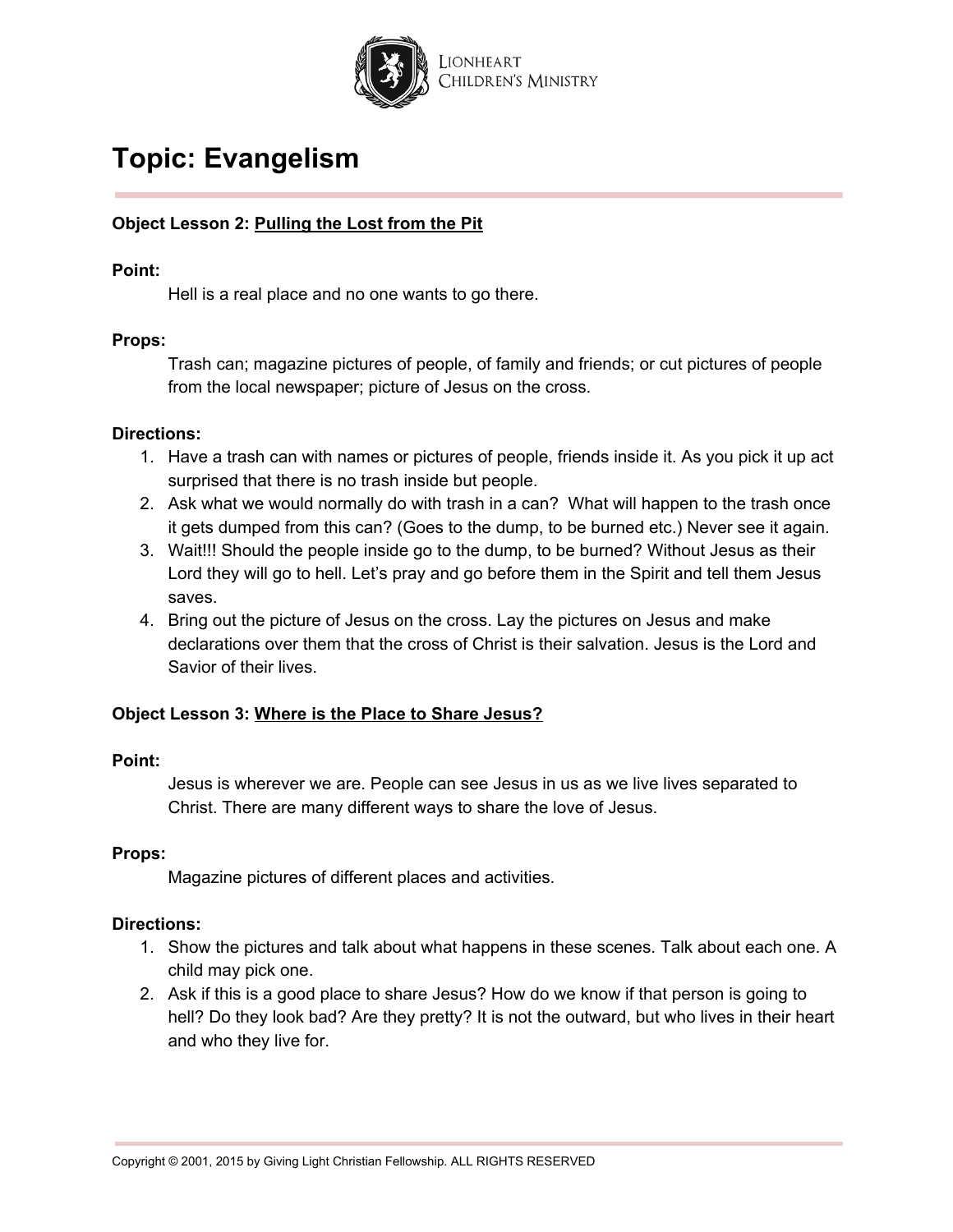

- 3. Wherever there are people, that is a good place to share Jesus. We need to be sensitive to the moving of God and look for a place where there is an opening for the Good News of Jesus to be ministered.
- 4. You can do a role playing of some situations in the pictures of lives of the children. Have another child speak of Jesus or pray for them.

# **Object Lesson 4: Bound and Alone**

## **Point:**

Life without Jesus is lonely, empty and has no purpose. Eternity in hell separated from God is the worst existence. Life without Jesus is not life at all.

# **Props:**

A large doll, blindfold, cuff links or ropes.

## **Directions:**

- 1. Blindfold and tie up the doll. Explain that this doll is like a person without Jesus. Bound, tied and blind. Lost, in darkness, lonely.
- 2. Sit the doll on a chair. Even though they are in the class, the doll can't receive any thing that is happening. When talked to the doll can't talk. No life.
- 3. Sit a plate of snacks before the doll, a Bible or whatever you are doing in the class. The doll can't participate.
- 4. Even though people are living all over the earth, even right next to our house. They are like this doll without Jesus. Can't receive God's very best.
- 5. Ask the class how they would feel if they were like the doll today. How do they think people feel who don't have Jesus.
- 6. Give time to pray for the lost. Allow the children to name people they know.
- 7. Each person in the world must be born again. They are really not alive even though they have been born. The doll is real but not alive. People are real human beings, but only by receiving Jesus and committing their life to Him will they have life eternal.

# **Object Lesson 5: Fishing for Men**

## **Point:**

The right ingredients are needed for catching fish, just like it takes right ingredients to bring people to a saving knowledge of Christ.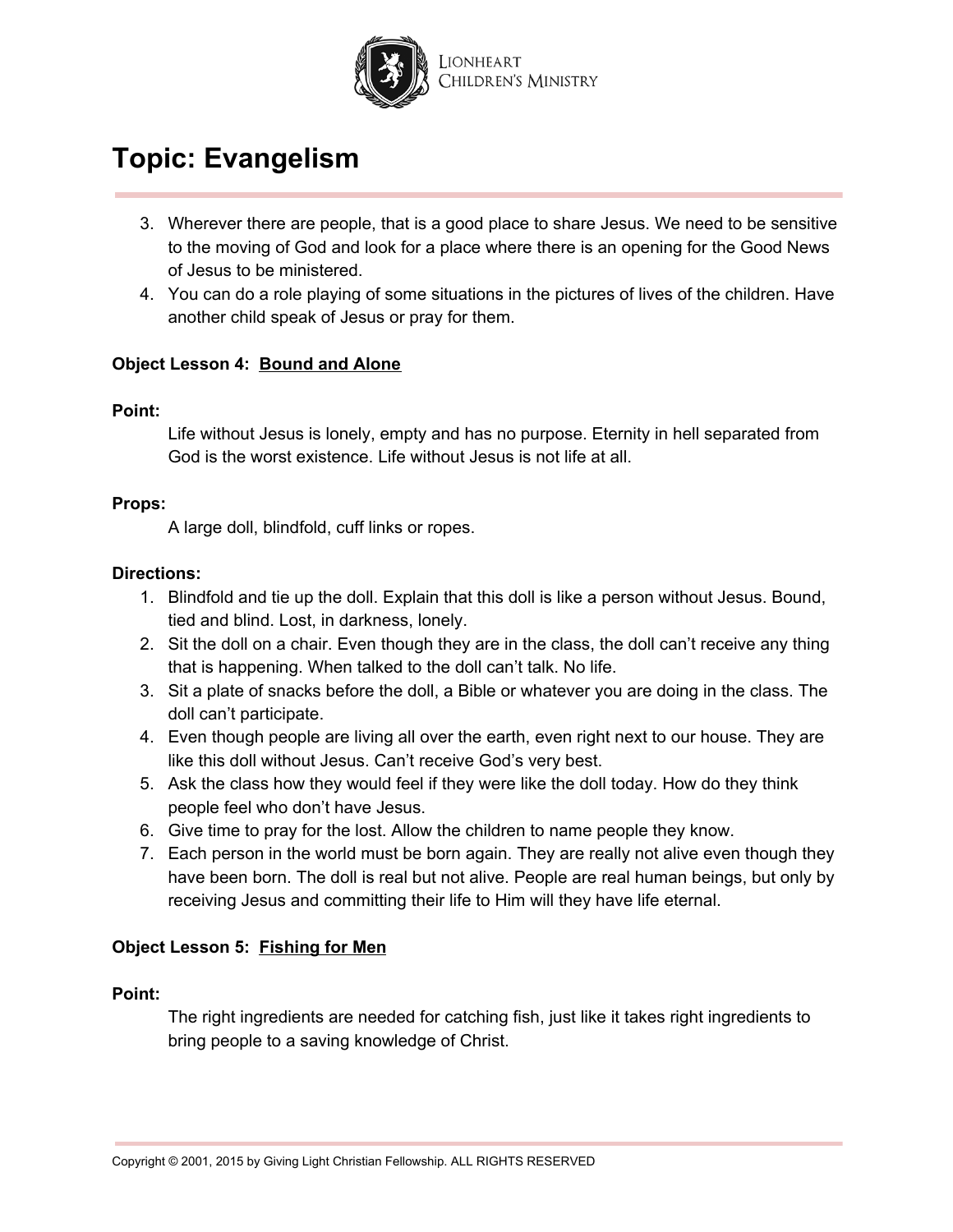

# **Props:**

Play fishing rod, bait cards, scripture cards, container

# **Directions:**

- 1. Jesus said He would make us fishers of men. What does that mean. We don't really throw a fishing rod in a river and catch a person.
- 2. Make fish cards with scripture declarations on them. Or make cards with the "BAIT" or ingredients to be an effective witness. (See examples below.)
- 3. Each child takes a turn to pick a card. As these are read, the child should also be activated by doing what is on the cards.
- 4. Have a container to put the cards in as they are read. In the container have a few pictures of some people. When a lie is read be sure the children do not put that card in the container. (See if they know it is a lie.)
- 5. When the right ingredients are together a miracle happens. This is the new birth of a person who was lost.
- 6. At some point the teacher gets excited and says: "I hear someone saying yes to Jesus." Then pull a picture of a person out to the container. Praise the Lord! (John 4:37 "Thus the saying 'One sows and another reaps' is true.") (NIV)
- 7. Continue with other cards and pull another person from the container.

EXAMPLES: These are words of life to speak to one who does not have a relationship with God through Jesus Christ. A child can share simple Truth. In place of the word, "you're," a child can say "my." Such as: Jesus is my Lord and Savior; Jesus is my protector. This brings a personal witness to another.

God's Word says: Jesus is a friend closer than a brother; Jesus is Truth and Life; Jesus is your Light in darkness; Jesus is your greatest treasure; Jesus is your healer; Jesus is the Source of Life; Jesus is your Protector; Jesus is the Answer; Jesus is Living Water; Jesus is your Bread of Life; Jesus is your Freedom Maker; Jesus is Wisdom; Jesus is All Mighty; Jesus is your Deliverer; Jesus is Good; Jesus is your Lord and Savior; Jesus Loves You; I believe in you; God has a plan for you for good.

BAIT OR INGREDIENTS FOR EFFECTIVE EVANGELISM: (Put some lies or negative words on some cards. This helps to sharpen the discernment and interest of the children, plus develop effective listeners.)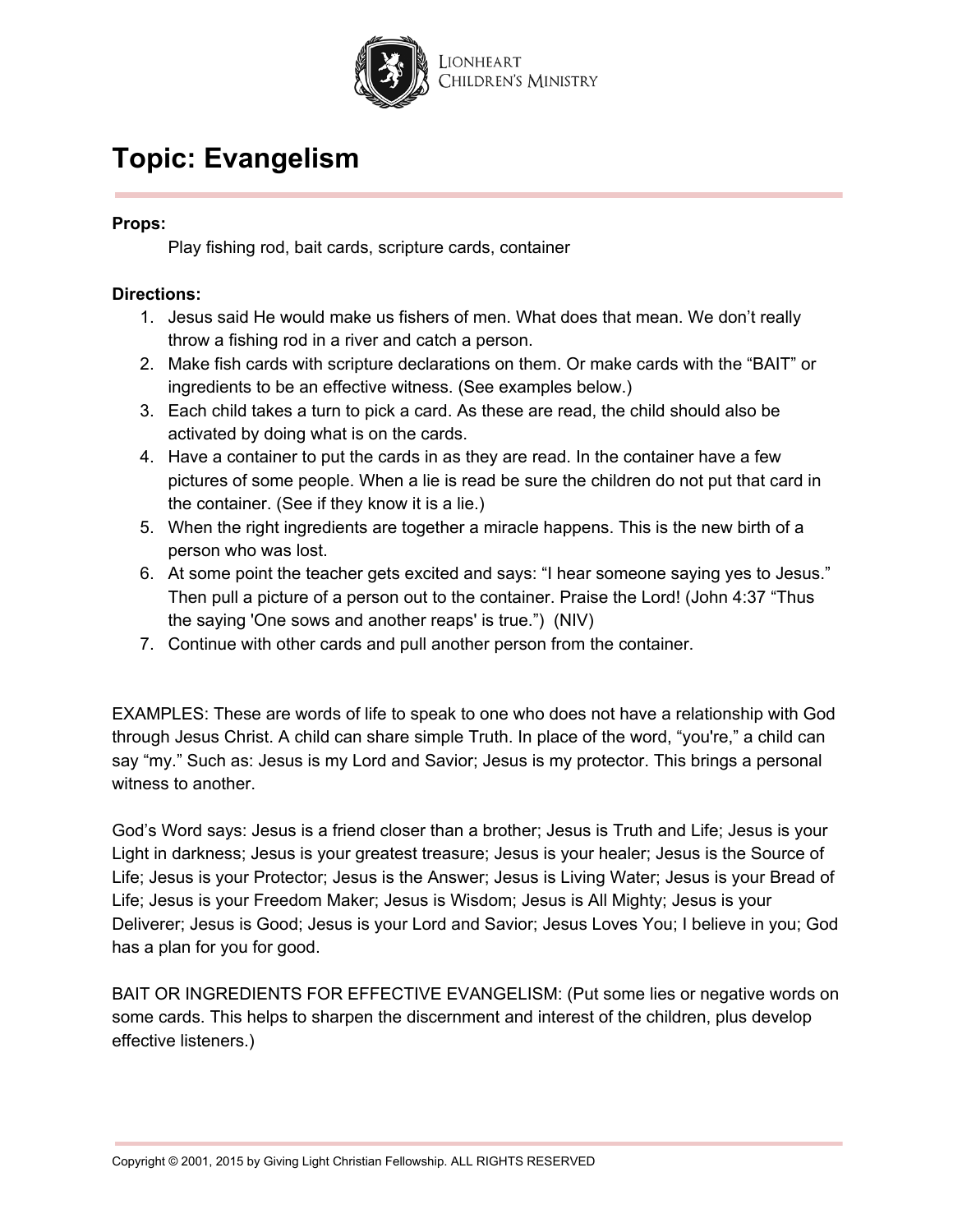

- Feeding or clothing a person Theorem Controllery and Joy A scripture Fear The name of Jesus **Calling a person an ugly name** The Holy Spirit (He must draw a person.) Pride An open heart **Cursing** Love God and love others **Being mad at my friend** Kindness Blaming them for their problem Prayer **Prayer** Construction Construction Construction Construction Construction Construction Construction Construction Construction Construction Construction Construction Construction Construction Construction Constructio Worshiping God **Taking a neighbor to the store** Praise **Praise Help someone** with school work Boldness Boldness Give a tape or book to someone Tears of intercession Tears are a servant's heart Taking authority over the enemy **Hearing God's voice** A person who is asking spiritual questions The M and Series A person who is sick Complaining Complaining Complaining Complaining Complaining Complainting Complainting Complainting Complainting Complainting Complainting Complainting Complainting Complainting Complainting Complainting Complainting Compla
	-

# **Drama Skit: The Big Dream**

#### **Point:**

When God calls what will we answer? Will hell be someone's destination?

## **Props:**

Alarm clock

#### **Characters:**

Voice to speak as God, Joey the Christian

Joey:

Enters with a travel brochure. "Oh boy tomorrow is the...... Start to describe all the attractions on the brochure. I can hardly wait...... I'm going to have (name some food) I'm going to (keep the excitement mounting.) I am sooo excited, I can hardly sleep. I don't think I will ever get to sleep.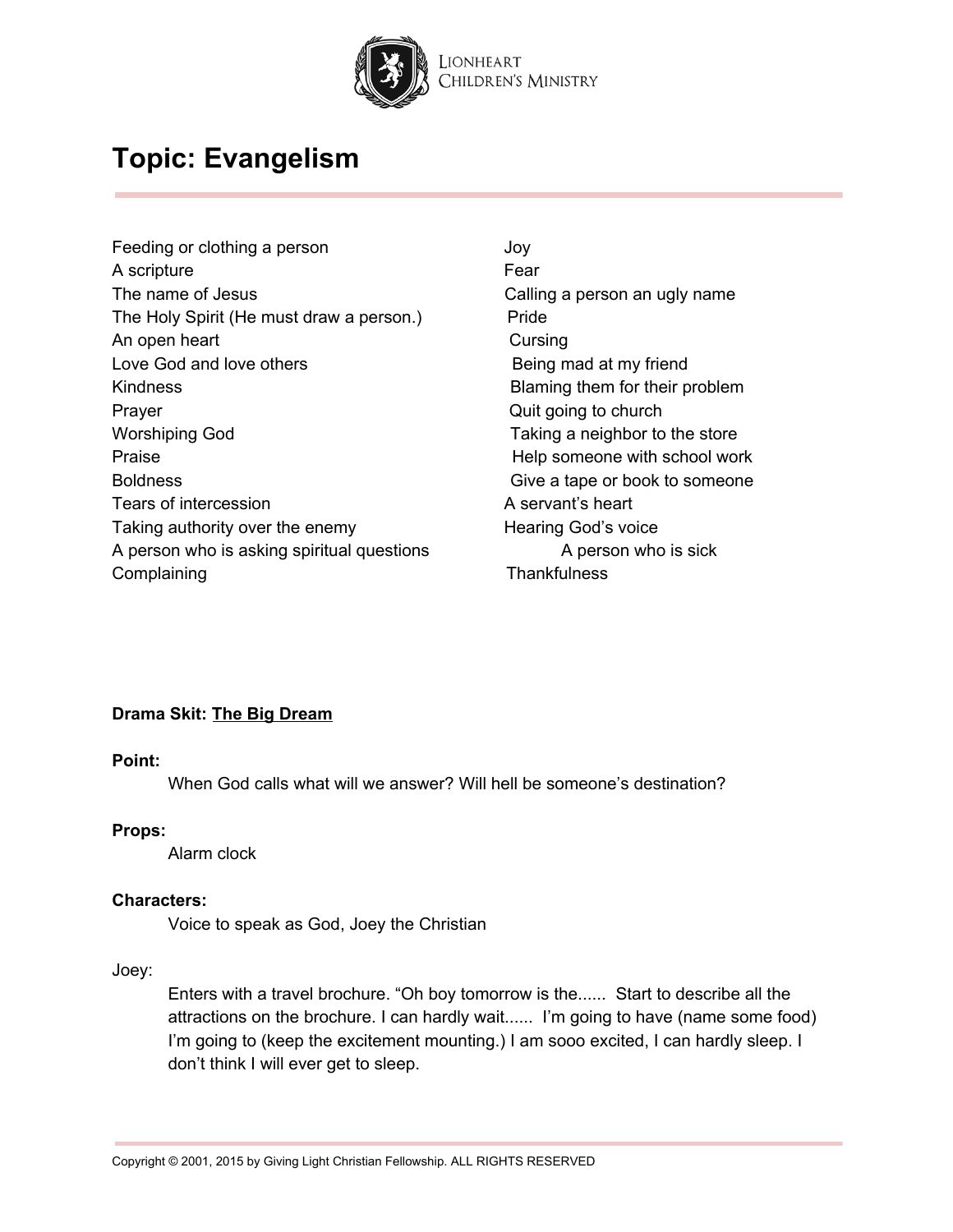

(Fluff up your pillow as you sit down and lean back on the chair. Snore and make a few funny actions as you doze off dreaming.)

God's voice:

Joey, preach the good news! (or pray for the lost)

Joey:

Snoring!

God's voice:

Joey, preach the good news!!

## Joey:

(stirs awake) Lord, I have a big day tomorrow, can't this wait...yawns.

## God's voice:

Don't you remember when Momma Grace told you the good news?

#### Joey:

(rubs eyes) That's different, that was Momma, I can't share like she does.

## God's voice:

If you go, I will give you the words to say.

#### Joey:

Yeah right, and the next thing I know I will be taking a thumpin.

#### God's voice:

I sent Jesus to take the thumpin for you, do not fear, go and tell the good news.

#### Joey:

God I am going to have to pray about this for a while.

## God's voice:

It may be too late for thousands that are headed to hell.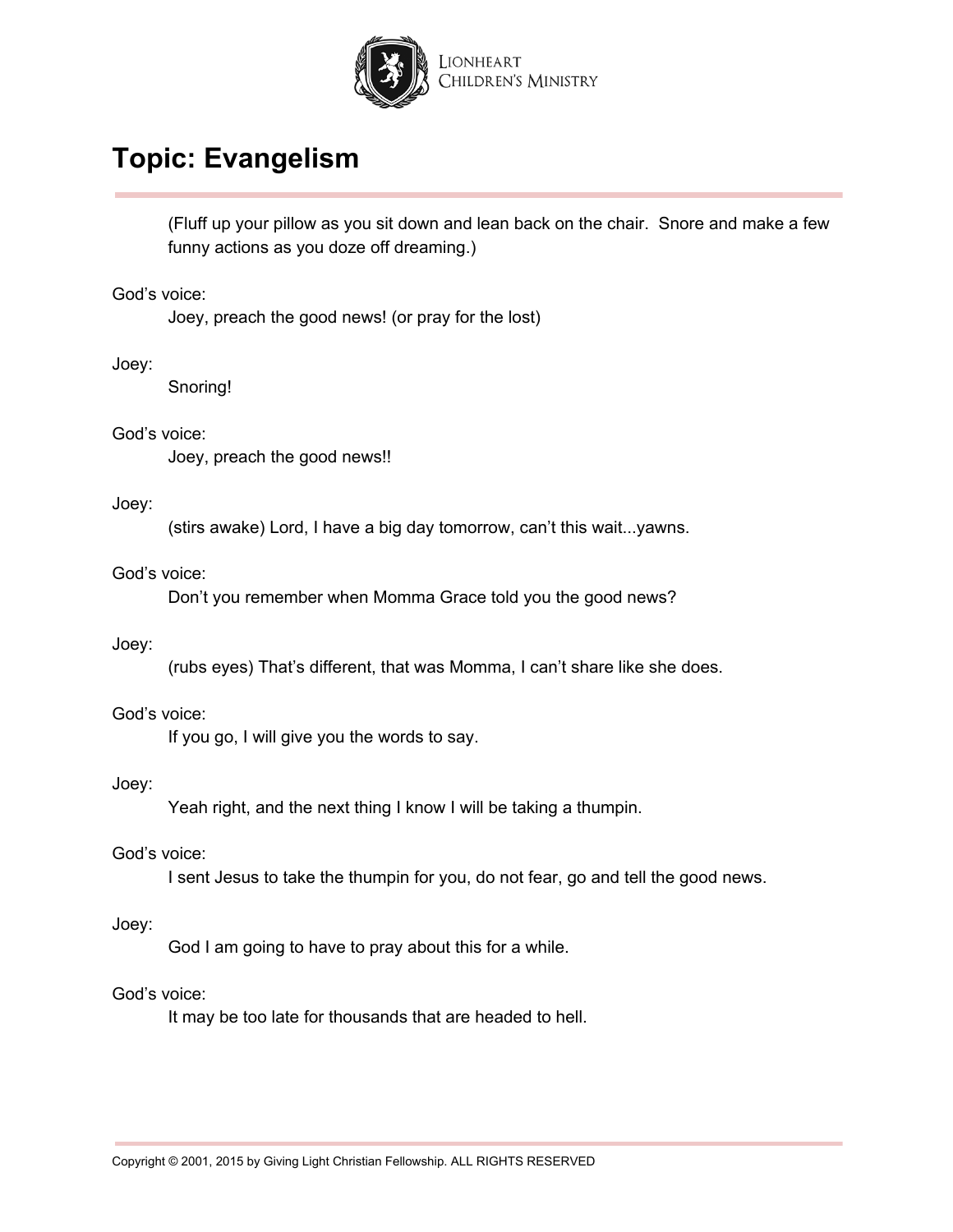

Joey:

Well God, if there are thousands involved, you better get someone else, I am definitely not your guy. I am not good enough to save thousands.

God's voice:

You're right!

Joey:

I knew you would see it my way!

God's voice:

No Joey, you're not good enough to save anyone, but if you will obey my voice and go tell the good news, I will work through you and together you will see thousands saved.

Joey:

Well God, that all sounds great! But I have to get up early. I got a big day tomorrow. I have to get up at 7:00 because I am going to....... After all you do want me to enjoy your creation. Good night God.

As Joey starts snoring again: (at this point you can have sound effects or real people. They would walk across the stage screaming: No I don't want to go......Why didn't someone tell me hell would be like this! Alarm goes off. Joey is startled awake.

Joey:

Whew!!!! (wipes his forehead and rubs his eyes.) It was just a dream.............or was it?.......Lord?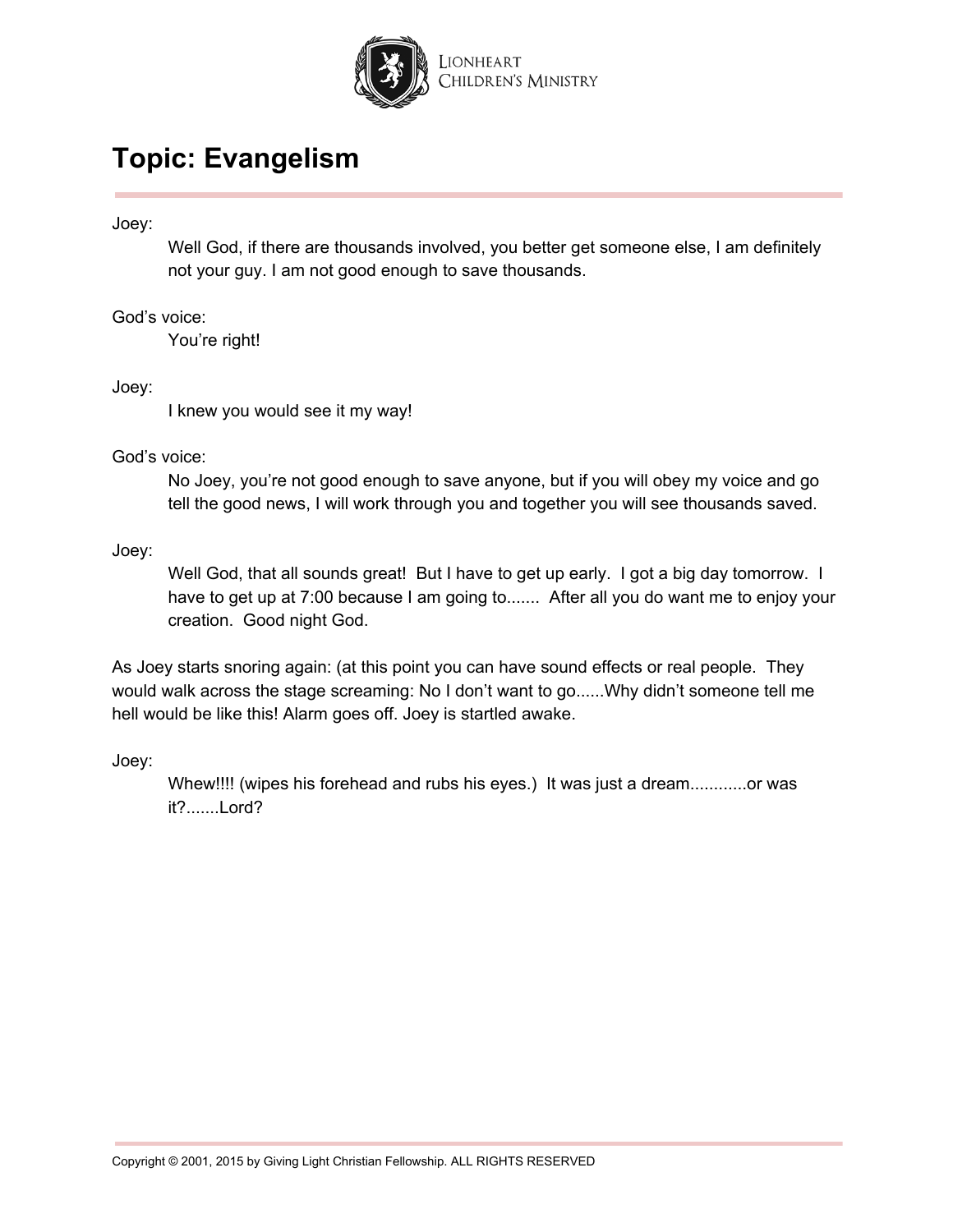

# **TEACHER'S STUDY NOTES Evangelism**

## 1. COMMITMENT TO CHRIST IS AN ABSOLUTE TO REACH THE LOST

Matthew 4:19 "And he saith unto them, Follow me, and I will make you fishers of men." (KJV)

- A. Before any one of us can be effective in our life as a Christian, we must be sure of who we are following. Then comes the commitment to learn, serve and do as the Master does.
- B. Notice to that the Lord is the one who makes us. The making of a fisher of men and breaking of old mind sets is a process of following Jesus.
- C. A successful fisherman knows when, where, what, how, to fish. The time of day, or year, the place to fish, what is needed for the type of fishing, the proper "techniques" to bring in a catch. The fish don't come to a fisherman, he goes to them.
- D. Thoughts on harvesting: How do apples get off the tree? How does corn get out of the field ? Do farmers pick it ripe or green?

# 2. COMMITMENT BRINGS CONCEPTION TO FRUITFULNESS

- A. Our fruitfulness is more than just leading someone to the Lord.
- B. Fruitfulness demonstrates the degree of the character, maturity and the person of Jesus evident to our Father and the world.
- C. Fruitfulness shows the faithfulness to commitment.
- D. Fruitfulness shows the longevity of our covenant and resulting glory of God on our lives. A sapling doesn't produce fruit. There is a time to grow, be proven, then comes fruit that remains.

Proverbs 11:30 "The fruit of the righteous is a tree of life, and he who wins souls is wise." (NKJ)

John 15:5 "I am the vine; you are the branches. If a man remains in me and I in him, he will bear much fruit; apart from me you can do nothing." (NIV)

John 15:8 "This is to my Father's glory, that you bear much fruit, showing yourselves to be my disciples." (NIV)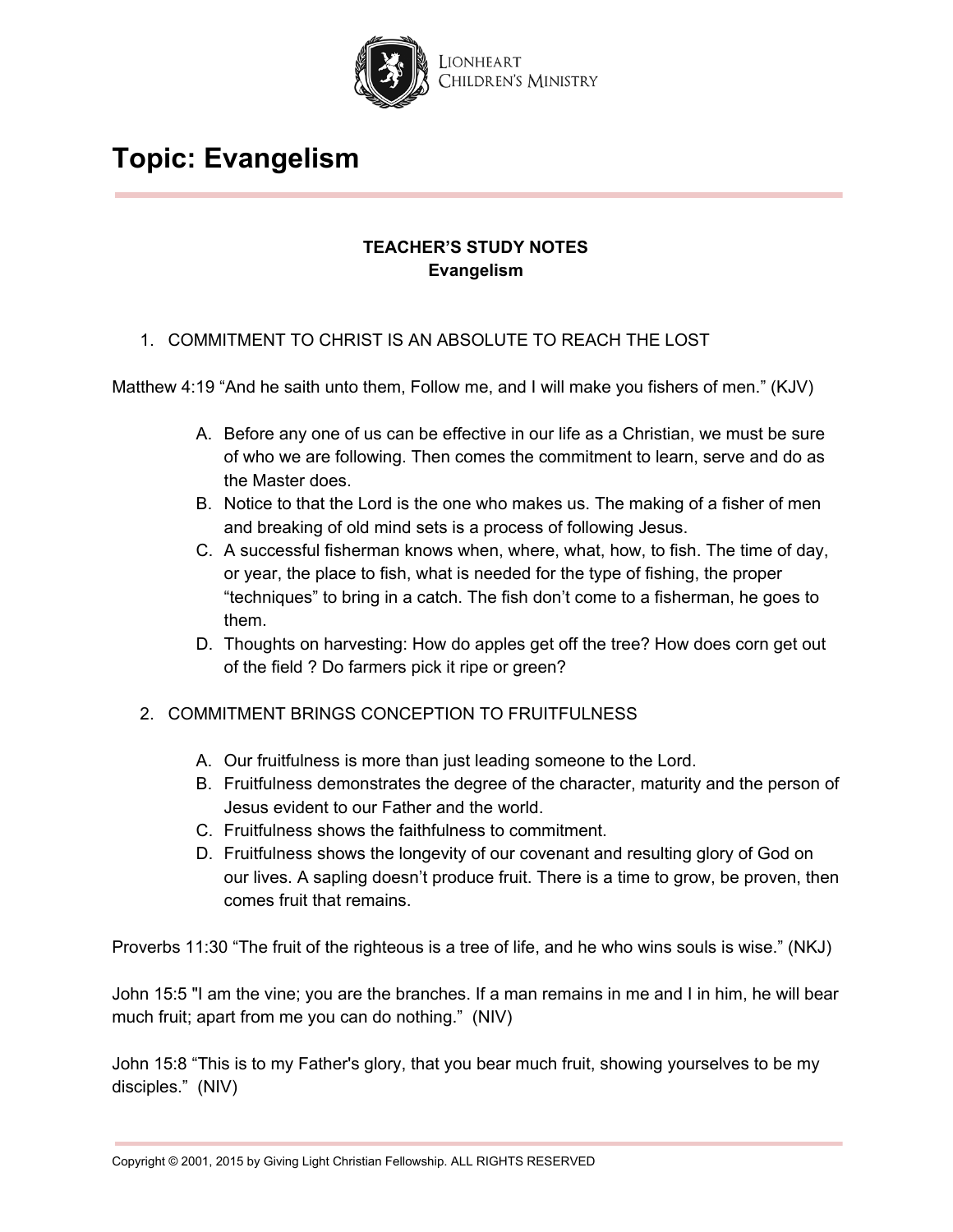

John 15:16 "Ye have not chosen me, but I have chosen you, and ordained you, that ye should go and bring forth fruit, and that your fruit should remain: that whatsoever ye shall ask of the Father in my name, he may give it you." (KJV)

3. EYES TO SEE AS GOD SEES THE LOST AND A HEART TO RESPOND 2 Corinthians 5:14-15 "For Christ's love compels us, because we are convinced that one died for all, and therefore all died. And he died for all, that those who live should no longer live for themselves but for him who died for them and was raised again." (NIV)

# 4. PRAYER GOES BEFORE THE HARVEST CAN BE REACHED OR RECEIVED

Matthew 9:35-38 "Then Jesus went about all the cities and villages, teaching in their synagogues, preaching the gospel of the kingdom, and healing every sickness and every disease among the people. But when He saw the multitudes, He was moved with compassion for them, because they were weary and scattered, like sheep having no shepherd. Then He said to His disciples, "The harvest truly is plentiful, but the laborers are few. "Therefore pray the Lord of the harvest to send out laborers into His harvest." (NKJ)

# 5. OUR MOUTH RELEASE THE TRUTH TO STIR FAITH IN THE LOST

A. Our personal testimony of God working miracles in our lives, from things that may even seem trivial are powerful tools to open others up to the Lord, Jesus Christ. Our experience confirms the Word of God's life changing power.

Mark 5:19 "However, Jesus did not permit him, but said to him, "Go home to your friends, and tell them what great things the Lord has done for you, and how He has had compassion on you." (NKJ)

Matthew 8:8 "The centurion answered and said, Lord, I am not worthy that thou shouldest come under my roof: but speak the word only, and my servant shall be healed." (KJV)

Romans 10:17 "So then faith comes by hearing, and hearing by the word of God." (NKJ)

- 6. WHEN CHRIST'S PRESENCE IS UPON US, PEOPLE WILL BE DRAWN
	- A. From Tommy Tenney (The God Chasers): "There is a little-understood, much under-used form of evangelism that I call "presence evangelism." This is where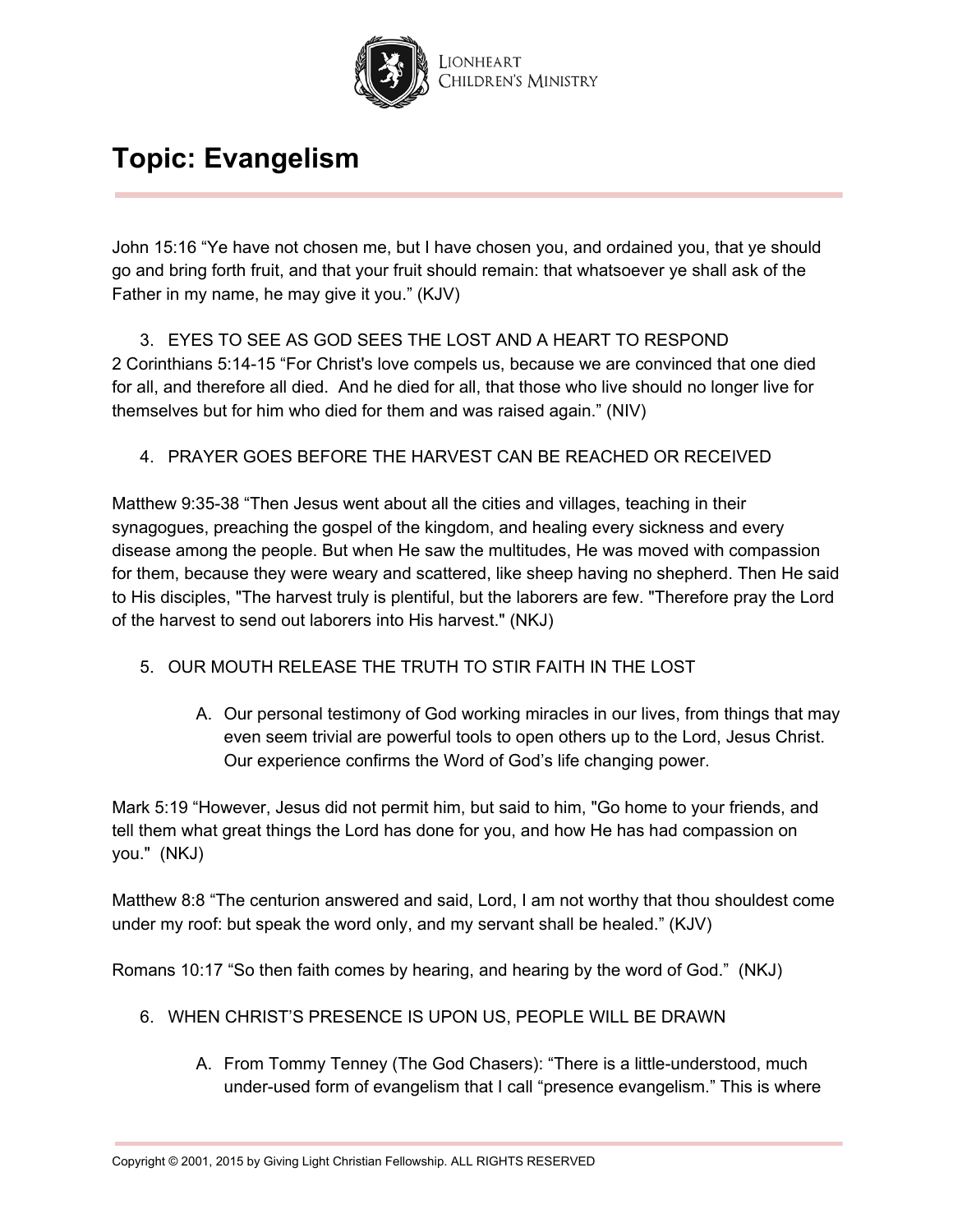

people take note, saying, 'They have been with Jesus' (Acts 4:13). This is when the residue of God on a person creates a divine radiation zone of the manifest presence of God, so much that it affects those around you."

Acts 4:10-13; "Let it be known to you all, and to all the people of Israel, that by the name of Jesus Christ of Nazareth, whom you crucified, whom God raised from the dead, by Him this man stands here before you whole. "This is the 'stone which was rejected by you builders, which has become the chief cornerstone.' "Nor is there salvation in any other, for there is no other name under heaven given among men by which we must be saved. Now when they saw the boldness of Peter and John, and perceived that they were uneducated and untrained men, they marveled. And they realized that they had been with Jesus." (NKJ)

# 7. THE PREACHING OF THE WORD BRINGS DEMONSTRATION OF THE POWER

A. Ministers have stated that miracles are the dinner bell to the gospel.

Romans 1:16 "For I am not ashamed of the gospel of Christ, for it is the power of God to salvation for everyone who believes, for the Jew first and also for the Greek." (NKJ)

Mark 16:15-20 "He said to them, "Go into all the world and preach the good news to all creation. Whoever believes and is baptized will be saved, but whoever does not believe will be condemned. And these signs will accompany those who believe: In my name they will drive out demons; they will speak in new tongues; they will pick up snakes with their hands; and when they drink deadly poison, it will not hurt them at all; they will place their hands on sick people, and they will get well." After the Lord Jesus had spoken to them, he was taken up into heaven and he sat at the right hand of God. Then the disciples went out and preached everywhere, and the Lord worked with them and confirmed his word by the signs that accompanied it." (NIV)

# 8. WE ARE SENT TO TAKE A STAND AND SPEAK GOD'S PLAN OF REDEMPTION

A. The preacher of the gospel, puts his foot on the enemy and his territory. Thus possessing ground the enemy once held in captivity.

Romans 10:14-15 How, then, can they call on the one they have not believed in? And how can they believe in the one of whom they have not heard? And how can they hear without someone preaching to them? And how can they preach unless they are sent? As it is written, "How beautiful are the feet of those who bring good news!" (NIV)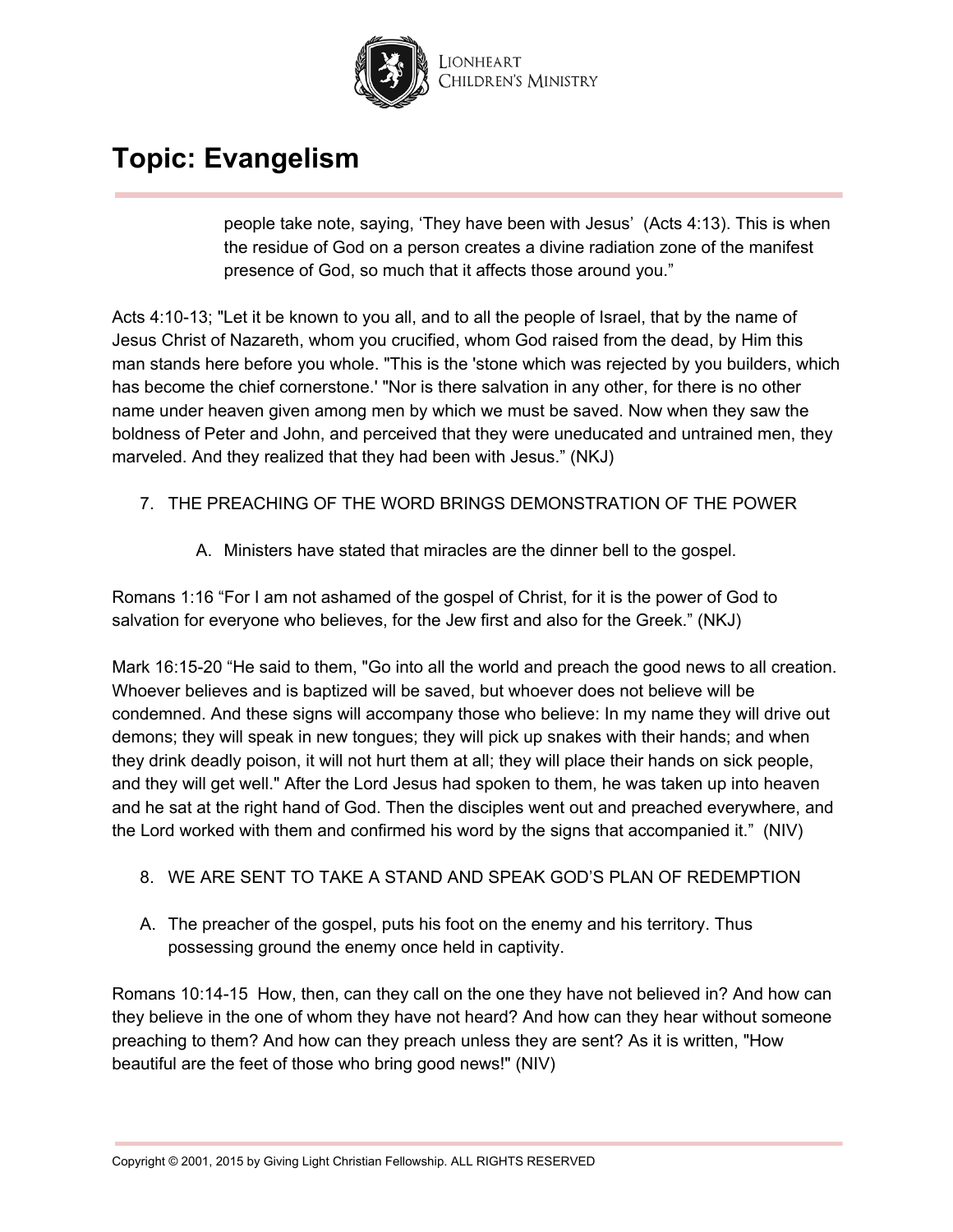

NAME:\_\_\_\_\_\_\_\_\_\_\_\_\_\_\_\_\_\_

# EVANGELISM STUDY SHEET

1. Memory Verse: Say out loud three times and fill in the blanks.

John 3:16 "For God so \_\_\_\_\_\_\_\_\_\_\_\_ the world that he \_\_\_\_\_\_\_\_\_\_\_ his only Son, that whoever believes in him should not perish but have eternal life." (RSV)

2. God's plan to win souls was **loving** and **giving**. What are the two necessary ingredients for us as Christians to win souls? (Write answers on lines).

 $L$  and G  $\qquad \qquad$  .

3. For the lost to believe in Jesus Christ, they need? (Circle the **bold** words).

Romans 10:14 -15: "How, then, can they call on the one they have not believed in? And how can they believe in the one of whom they have not heard? And how can they **hear** without **someone preaching** to them? And how can they preach unless **they are sent**? As it is written, "How beautiful are the feet of those who bring **good news** !" (NIV)

## 4. Repeat confessions:

I AM A SENT ONE. I AM A PREACHER OF THE GOOD NEWS. MY FEET CRUSH THE ENEMY AND PEOPLE ARE RELEASED. I AM IN GOD'S TIME.

## REQUIREMENTS: YOUNGER CHILDREN QUESTIONS 1 - 4; OLDER CHILDREN; ALL

5. Read Acts 4:10 - 12; What is the only name that saves men?

6. Read these verses and write in the missing word in the blank.

Prov 11:30 "The of the righteous is a tree of error than the who souls is wise." (NKJ)

John 15:5 "I am the \_\_\_\_\_\_\_; you are the branches. If a man remains in me and I in him, he will bear much \_\_\_\_\_\_; apart from me you can do \_\_\_\_\_\_\_\_."(NIV)